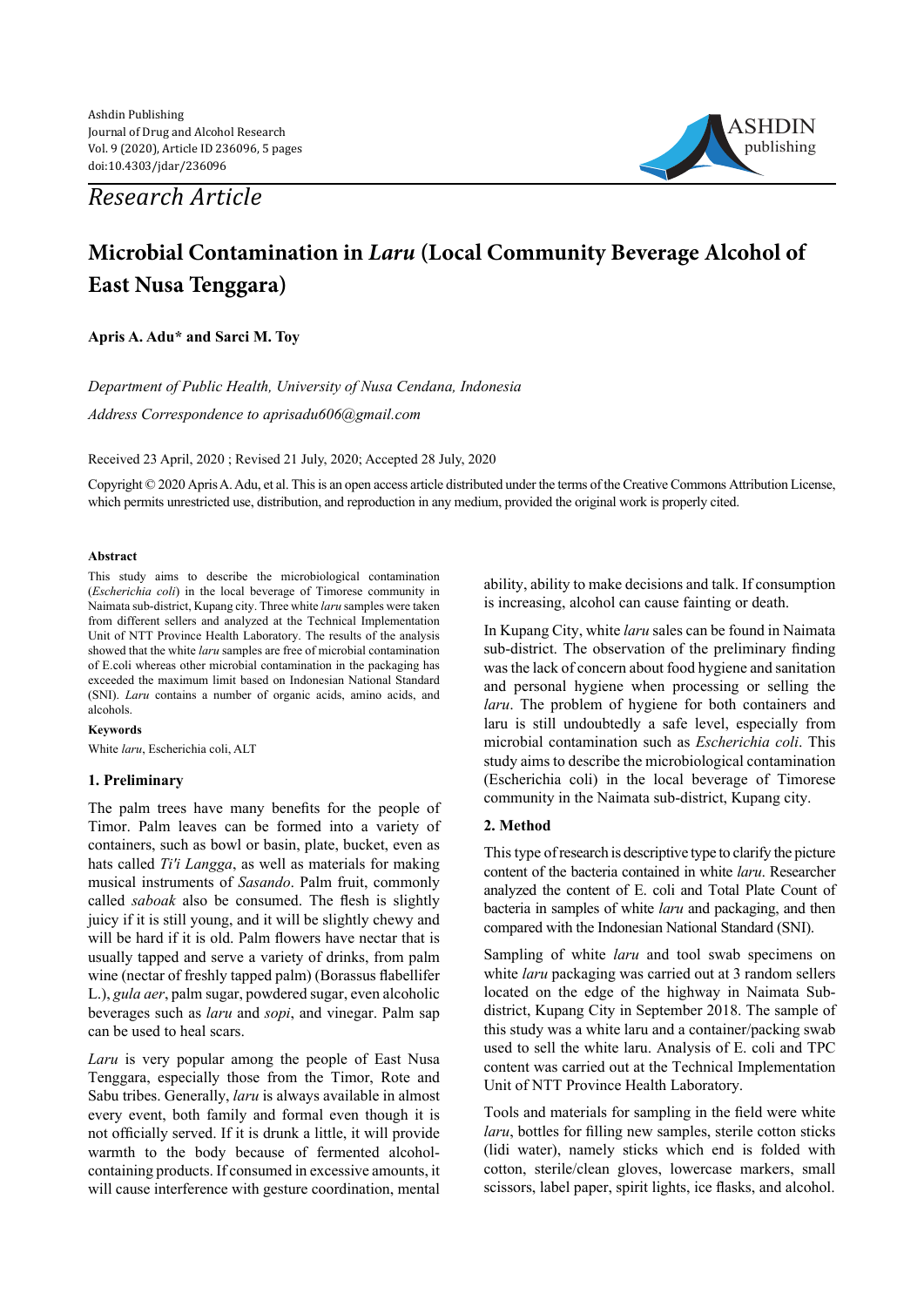Equipment and materials for examination of E. coli were test tubes, bunsen, Petri dish, scales, 1 ml measuring pipette, label paper, knives, mortars, bottle, white *laru*, Medium EA, Medium SS-Agar, and Medium S110 Agar.

Tools and materials for checking Total Plate Count of bacteria are Medium Nutien Agar, dilution/0.9% NaCl, 4 pieces of Sterile Petri dish for each examination, 2 pieces of sterile pipettes, 4 pieces of spirit lights/bunsen, matches, and test tubes, and a wooden shelf.

The sampling procedure is as follows: Prepare sterile gloves to start taking samples. Prepare a sterile stick, then open the bottle cap and put a sterile cotton stick in it. Sterile cotton sticks in the bottle are pressed into the bottle wall to remove the liquid, newly removed and rubbed on the container used to fill and sell the white *laru*. The rubbed surface of the container/package is: the outer and inner surfaces of the bottle lips from jerry cans or a bottle of aqua packaging as high as 6 mm. The way to do swabs is by sweeping around the bottle lips. Each field of surface that is rubbed is carried out 3 times in a row, and one cotton stick is used for one container/ package of white *laru* examined. After the container has been wiped, the cotton stick is inserted into the bottle, the *lidi* stick is broken or cut, and the lip of the bottle is heated with spirits fire, and then covered with cotton. Stick the label paper that has been provided. Write the label with a marker stating the name of the tool and the place where the sample is taken (code). Samples are stored in ice flasks and sent immediately to the laboratory with cold temperatures to be examined.

The procedure for examining E. coli content is as follows. Take 11 grams of material and put it in a bottle containing 99 ml of sterile water then shaken (dilution 10-1). 1 ml was taken from the bottle and put in the test tube 1 containing 9 ml of sterile water then shaken (dilution 10-2). 1 ml was taken from 10-2 dilution and put in a test tube 2 containing 9 ml of sterile water then shaken (10-3 dilution). Dilution was carried out up to 10- 4. Making plating in duplicate in Petri dish by taking as much as 0.1 ml from each dilution for each test of E. coli 10-3, 10-4, 10-5. Incubate for  $2x24$  hours, then observe in Petri dish about the appearance of E. coli and then count the amount.

The procedure for examining TPC of bacteria is as follows. Prepare a solution of 0.9% NaCl diluent as much as 4 tubes each and 4 Petri dishes which were coded 10- 1, 10-2, 10-3, and controls. Take 1 ml of sterile NaCl solution with the control code and put it in the Petri dish that has been tagged with control code. Take 1 ml of the sample with a sterile pipette and put it in a test tube with a code of 10-1 dropper pipette and should not be closed. 1 ml pipette from tube 10-1 and put it into Petri dish which is coded 10-1 and the remaining 1 ml into tube 10-2 dropper pipette 25 times or many times. 1 ml pipette from tube 10-2 put 1 ml into the Petri dish which has been coded 10-2 and insert it into the 10-3 tube dropper 25 times or many times. 1 ml pipette from tube 10-3 put into Petri dish given code 10-3. Pour the Petri dish containing the sample with Nutrient agar 55 $\degree$  C - 56 $\degree$  c as much as  $\pm$ 15 ml. Shaken until blended and left frozen. Add the Petri dish in the incubator to be covered and the Petri dish is reversed at 37° C for 1 x 24 hours and examined for gas formation in the Durham tube. The results of bacterial E. coli and TPC content from the laboratory were then analyzed descriptively to explain the description of the bacterial content contained in the white *laru* sold in the Naimata sub-district area.

#### **3. Results**

#### *3.1 Profile of Naimata sub-district*

Naimata sub-district is included in the administrative area of Maulafa District and Kupang City. The distance from Naimata sub-district to Maulafa District is around 3 km and to the center of Kupang City is less than 10 km. The location of this sub-district within the city of Kupang makes it easy for people to access health facilities and public places quickly. At present, the Naimata sub-district area has also been serviced by public vehicles in the form of Damri buses so as to facilitate community mobility.

The population of Naimata sub-district in 2013 was 3,059 people, consisting of 1,592 men and 1,467 women, and the majority of the populations were young. Education from the population also varies, but more are elementary and high school educated. The daily occupations are farmers (14.74%) and unemployed (64.79%). The populations included in the non-working category are housewives and children who are still in the education bench [1]. Residents domiciled in Naimata sub-district come from various ethnic groups, both from East Nusa Tenggara (NTT) and outside NTT. Most of the population is from Timor and Rote, the rest are from Sabu, Sumba, Flores, Alor, Java, Batak, and Sulawesi.

#### *3.2 White Laru seller*

People who live as sellers of white *laru* generally come from Rote and Timor. This is because the culture of drinking *tuak* (palm wine) or *laru* is true in the traditions of both ethnic groups. White *laru* sold are generally produced by themselves. The production of white *laru* starts from slicing palm wine (palm tree flowers) in the early hours of the morning and then the sap is collected so that at around 08.00 WITA (Indonesia Central Standard Time), it is ready for sale. In the Naimata sub-district, there are still palm trees which grow close to community settlements, making it easier to do the process of slicing palm wine. Palm wine (*tuak*) or white *laru* collected are then poured in packs in the form of bottles of 1 liter mineral water or in 5-liter jerry cans. Each bottle containing 1 liter of white *laru* is sold for Rp. 5,000 - Rp. 7,000. The seller claims to be able to get up to IDR 70,000 per day, but the amount of income varies every day. The sellers of the white *laru* who peddle daily along the highway that crosses the Naimata sub-district ranges from around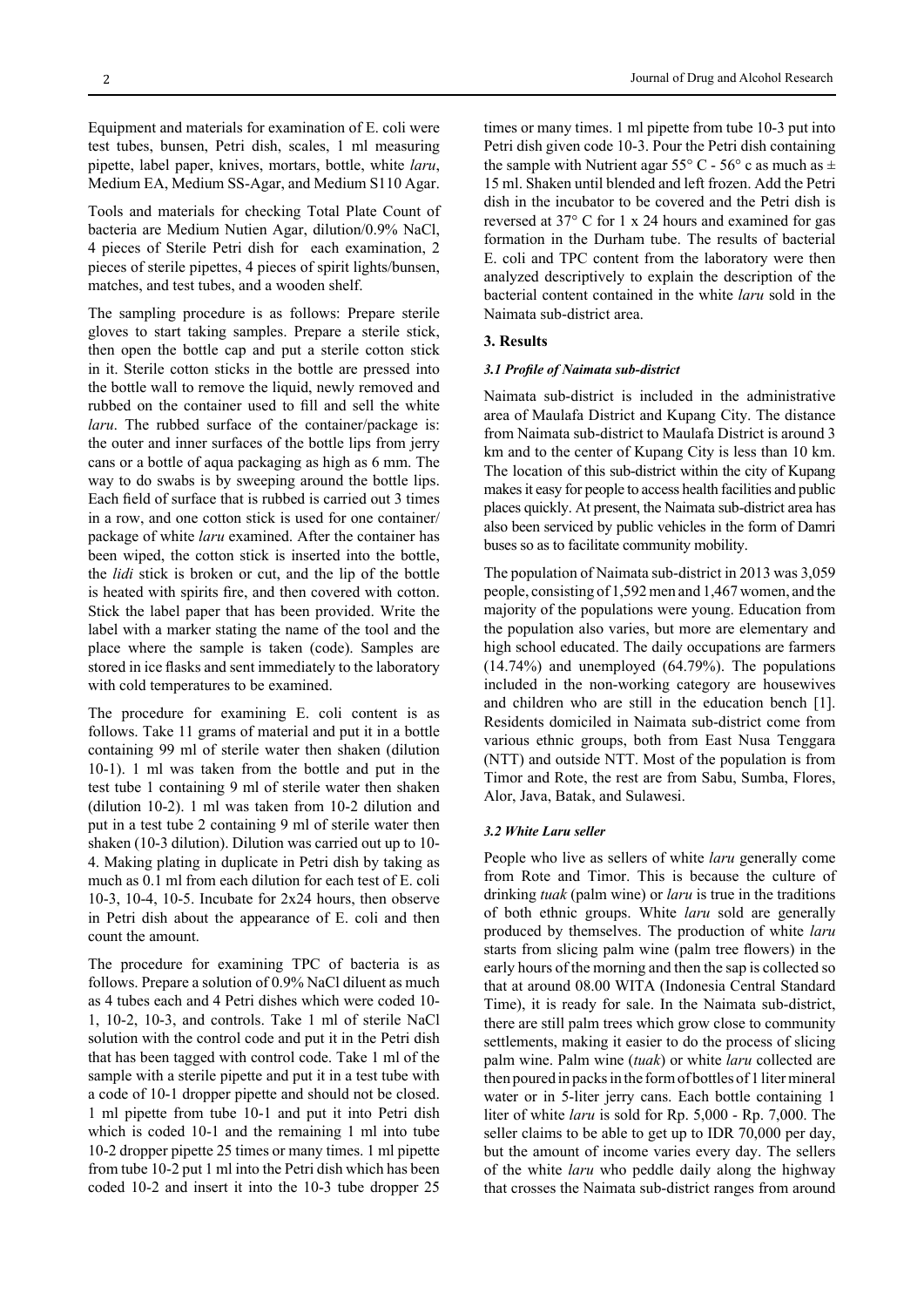15 people. The selling time starts from around 8:00 a.m. until the afternoon at 5:00 p.m. and takes place from Monday to Friday every week. The activity of selling white *laru* is not carried out on Saturdays and Sundays because it is a time of work holiday so the streets that are traversed are usually deserted so that the number of buyers is reduced. The observation of the completeness of the dressings of the white *laru* sellers at Naimata subdistrict showed that all of them wore everyday clothes and did not use the fittings when selling white *laru*, such as headgear, gloves, aprons and masks.

# *3.3 White Laru Sales Package*

The equipment used to sell white *laru* is quite simple. White *laru* that is ready for sale are accommodated in a large 20-liter jerry can or in a large bucket and measured into bottles of 600 ml and 1 liter mineral water using the bailer. The packagie for this white *laru* is obtained from used bottles that are washed and dried, then used. About 5-6 bottles of white laru were put on the wooden table placed on the roadside. Another thing that was encountered when observing in the field was that there were sellers who did not use bottle caps that ended up in allowing the dust or other debris to lace the white laru being sold.

#### *3.4 Chemical Ingredients Palm Tree Product*

Some of the products produced from palm trees are palm wine, *gula aer*, laru and gin (*sopi*). Chemical content of each product are presented in Table 2 and Table 3.

# *3.5 The amount of E.coli in White Laru*

The results of the analysis of microbial contamination in

white *laru* based on E. coli content in several white *laru* sellers in Naimata sub-district are shown in Table 4.

Table 4 shows that white *laru* samples are free of microbial contamination of E.coli indicated value of 0 and is under the maximum limit contamination of <3/ml. This shows that white *laru* sample is not contaminated by E. coli bacteria.

#### *3.6 Total Plate Count of Bacteria in White Laru*

The results of the analysis of microbial contamination in white *laru* based on Total plate count of bacterial content in several white *laru* sellers of Naimata sub-district are shown in Table 5.

Table 5 shows that the samples of white laru free from microbial contamination which indicated a value of 0 for TPC (Total Plate Count), and is under the maximum limit contamination of  $2 \times 102$  colonies/ml. This is presumably because the sampling time in the morning so it is not exposed to dust or contaminated with bacteria due to the behavior of white *laru* sellers.

#### *3.7 Total Plate Count of Bacteria in White Laru Package*

The results of laboratory tests to find out TPC on white *laru* package are presented in Table 6. Table 6 shows that the microbial contamination in bottled white laru measured by TPC mostly in white *laru* package of seller number 3 with an average of 1391.5 colonies/ml and the lowest in the white *laru* package seller number 2 with an average of 250 colonies/ml. The average rate of contamination based on TPC from white *laru* package has exceeded the maximum limit, namely  $2 \times 102$ colonies/ml.

| No.      | Package of White Laru | Package                      |           |  |
|----------|-----------------------|------------------------------|-----------|--|
|          |                       | <b>Mineral Water Bottles</b> | jerry can |  |
| . .      | seller 1              | Yes                          | Yes       |  |
| <u>.</u> | seller 2              | Yes                          | Yes       |  |
| J .      | seller 3              | Yes                          | Not       |  |

**Table 1:** White *Laru* Sales Package in Naimata sub-district 2018.

| Table 2: Chemical Ingredients of Palm Product. |  |
|------------------------------------------------|--|
|------------------------------------------------|--|

| <b>Contents</b>   | Palm wine | Gula aer | Laru | Gin (sopi) |
|-------------------|-----------|----------|------|------------|
| Fructose $(\% )$  | 4.0       | 4.5      |      |            |
| Glucose $(\% )$   | 3.5       | 4.6      |      |            |
| Sucrose $(\% )$   | 3.6       | 8.9      |      |            |
| Water $(\% )$     | 85.2      | 80.1     |      |            |
| Alcohol $(\% )$   |           | ۰        | 6.4  | 7.0        |
| Malic acid (ppm)  |           | ۰        | 11.5 |            |
| Citrate (ppm)     |           |          | 4.6  |            |
| Glutamate (ppm)   |           | ۰        | 7.9  |            |
| Tannin acid (ppm) |           |          | 8.4  |            |

Source: Naiola (2008)

**Table 3:** Ethanol (Alcohol) and Acetic Acid in the Fermented Palm Wine Product

| .`ontents           | White Laru  | Red Laru              | ~∙<br>GIN.      |
|---------------------|-------------|-----------------------|-----------------|
| Ethanol (%)         | 4.8 to 5.8  | $5.8 \text{ to } 7.7$ | 19.5 to 20.6    |
| Acetic acid $(\% )$ | $0.4 - 0.5$ | $\cdot$ to 0.         | $0.03$ to $0.3$ |

Source: Rahmansyah and Kanti (1999)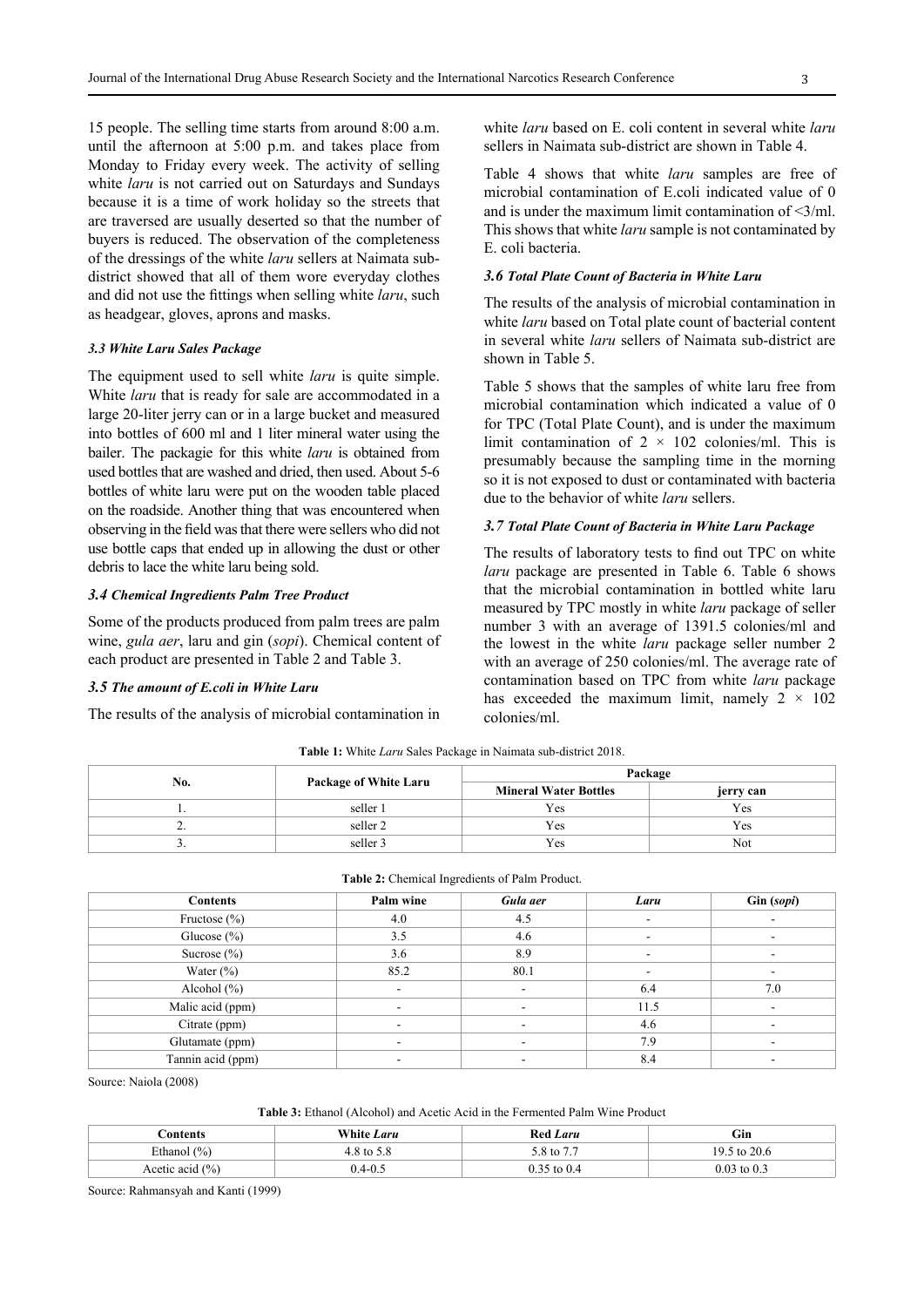| No.      | White laru | Microbial contamination levels of based on E. coli Content |          |         | <b>Limit Contamination</b> |
|----------|------------|------------------------------------------------------------|----------|---------|----------------------------|
|          |            | sample 1                                                   | sample 2 | Average |                            |
|          | seller 1   |                                                            |          |         |                            |
| ,.       | seller 2   |                                                            |          |         | E. coli: $\leq$ 3 / ml     |
| <u>.</u> | seller 3   |                                                            |          |         |                            |

**Table 4:** Microbial Contamination in White *Laru* based on E. coli Content.

| <b>Table 5:</b> Microbial Contamination in White <i>Laru</i> based on Total Plate Count. |  |
|------------------------------------------------------------------------------------------|--|
|------------------------------------------------------------------------------------------|--|

| No. | White Laru |          | <b>Microbial Contamination levels based on Total Plate</b><br>Count | Average | <b>Limit Contamination</b> |  |
|-----|------------|----------|---------------------------------------------------------------------|---------|----------------------------|--|
|     |            | sample 1 | sample 2                                                            |         |                            |  |
| . . | seller 1   |          |                                                                     |         |                            |  |
| ٠.  | seller 2   |          |                                                                     |         | $TPC: 2x102$ colonies/ml   |  |
| J . | seller 3   |          |                                                                     |         |                            |  |

|  | <b>Table 6:</b> Microbial Contamination in White Laru Package based on TPC Content. |
|--|-------------------------------------------------------------------------------------|
|  |                                                                                     |

| No. | White Laru package | <b>Microbial Contamination levels based on TPC</b> |          |         | <b>Limit Contamination</b> |
|-----|--------------------|----------------------------------------------------|----------|---------|----------------------------|
|     |                    | sample 1                                           | sample 2 | Average |                            |
|     | seller 1           | 575                                                | 425      | 500     |                            |
| ٠.  | seller 2           | 300                                                | 200      | 250     | $TPC: 2x102$ colonies/ml   |
|     | seller 3           | 1413                                               | '370     | 1391.5  |                            |

# **4. Discussion**

# *4.1 Chemical Content in Palm Products*

Palm products in the form of sap and *gula aer* contain sugar, which consists of simple glucose and disaccharides in the form of fructose and sucrose. *Gula aer* has a higher sugar content compared to sap. Therefore, Timorese and Rotenese people often consume *gula aer*, especially in the morning before they move because it gives a satiety effect and produces energy.

*Laru* and *sopi* are traditionally local alcoholic drinks that are fermented. The alcohol content of both types of drinks can warm the body when consumed, but the excessive amounts of consumption can cause a state of drunkenness. Besides alcohol, *laru* also contains a number of organic acids and amino acids (Table 2). The content of acetic acid in the white *laru* is higher than the red *laru* and *sopi*. The alcohol content in *sopi* is higher compared to the *laru* (Table 3).

# *4.2. Microbial contamination of E. coli and Total Plate Count in White Laru*

E. coli is one species of Escherichia species and is called fecal coliform because it is found in intestinal tracts of animals and humans, so it is often found in feces. These bacteria are often used as indicators of dirt contamination (Fardiaz). E. coli can grow optimally at pH 7-7.5 with a minimum pH of 4 and a maximum pH of 8.5. These bacteria are sensitive to heat and to foods that are warming up. Freezing in freezer storage (cold storage) inhibits bacterial growth, but does not kill bacteria. But the effect of freezing in deep freezer storage (frozen storage) up to temperatures <-10 0C can reduce the population drastically and kill the Escherichia coli bacteria slowly [2].

E. coli grows at an air temperature of 10-400C, with an optimum temperature of 370C. The temperature most suitable for bacterial growth is 10-600C. This temperature is called the danger zone. Foods that are still guaranteed to be safe take the longest time in 6 hours, because if more than that the food has been heavily contaminated. Safety zone is < 100C and > 600C. The practice is below 100C, which is in the refrigerator and above 600C, which is in a container that is always on a heating fire [3].

Low temperatures do not kill organisms but inhibit their proliferation (dormancy). Freezing causes a little damage to microorganisms. This damage can be reversible or cause cell death. This damage depends on the type and speed of the freezing process. Rapid freezing with very low temperatures does not or only slightly causes bacterial cell damage so that in favorable conditions the bacteria can return to activity while slow freezing with relatively high freezing temperatures (up to -10 0C) can cause severe damage to bacterial cells and causing death in bacteria [5].

For fresh water in the three sellers, the result was zero or no E. coli bacteria and other types of bacteria were found (TPC Test). As a gram-negative bacterium, E. coli bacteria have the ability to defend themselves against environmental conditions that do not benefit their lives. In this case, the *laru* served (stored) in a relatively long period of time will turn sour. PH levels that are too low do not allow bacteria in general, but for some bacteria, they can survive including E. coli bacteria.

The test results from the sample showed that E. coli colonies and other groups of bacteria were not found in the *laru*. The absence of E. coli bacteria in *laru* and other species both in sellers 1, 2 and 3 was due to samples being taken in the morning (taken shortly after being dropped from the tree). This indicated that the source of E. coli was not from the source. The presence of E. coli bacteria in the *laru* was caused by the use of a new container